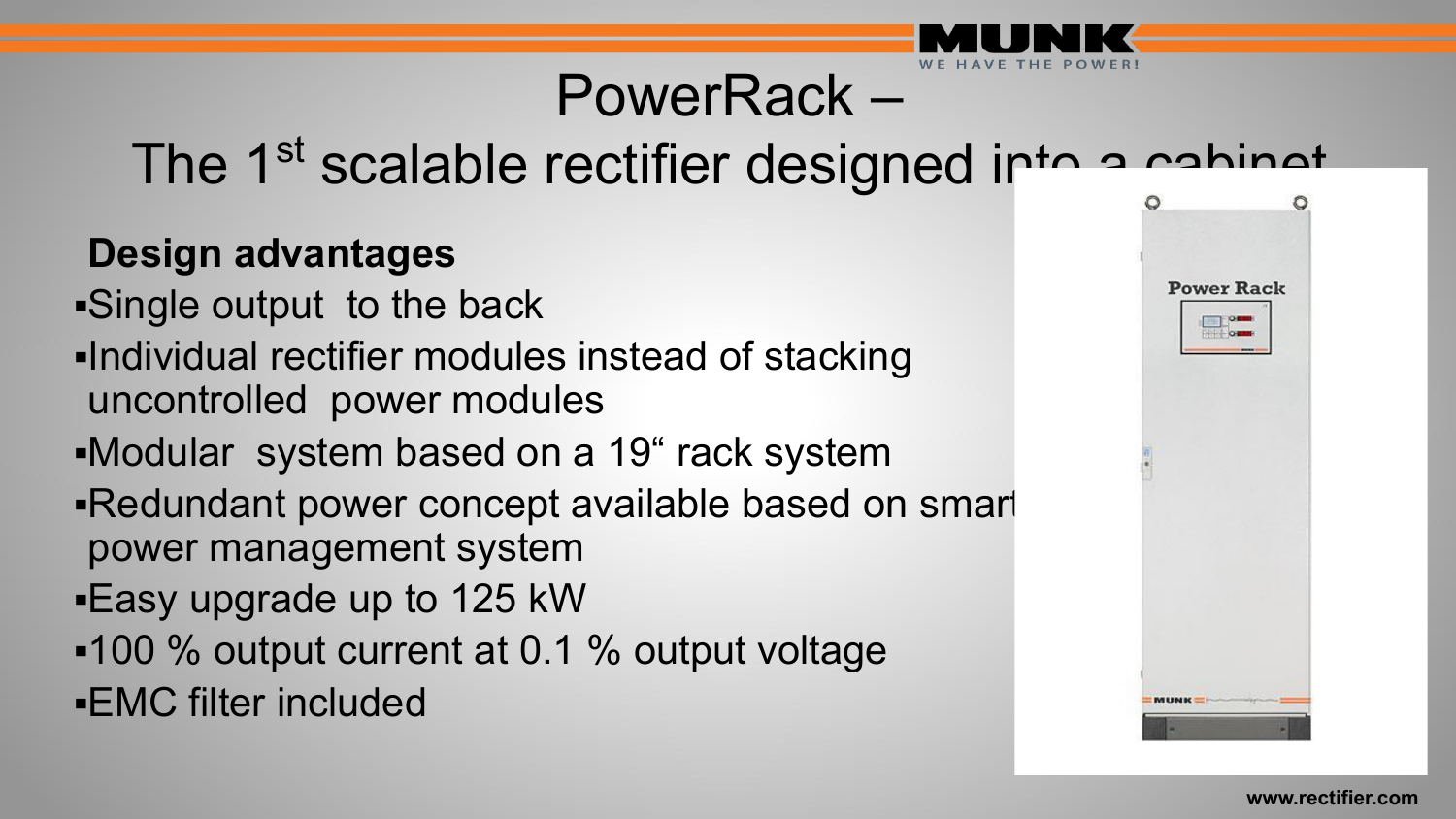

### PowerRack - Smart rectifier solution

PowerRack – 125 kW - less rectifier modules for more safety



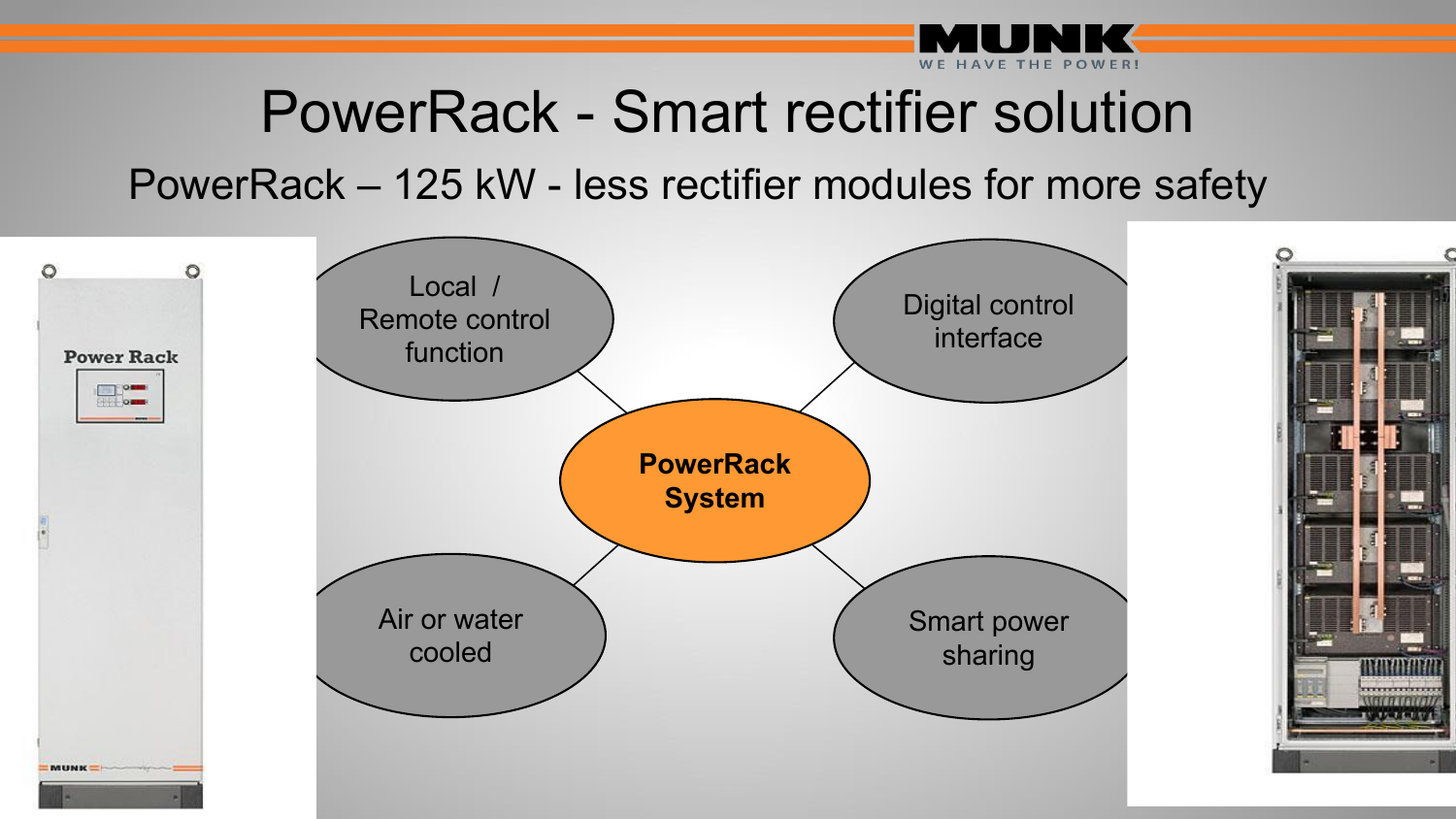

# PowerRack and PowerRack LT

### Ranging from 16 – 150 V and 4,500 A to 12,000 A at 250 kW

#### **Technical data:**

- − 16 V, 16 V, 16 V 4,500 A, 6,000 A, 7,500 A, …
- − W/D/H: 800 / 800 / 2000 mm
- − Modul Design 1,500 A / 25 kW
- − 3 5 modules per output

#### **Design advantages:**

- Modular **Rectifier modules** instead of power modules
- Modular Fused AC power distribution
- Modular EMC filter for each modul
- Modular Separate water circuits instead one for all
- Modular Simple upgrade





**www.rectifier.com**